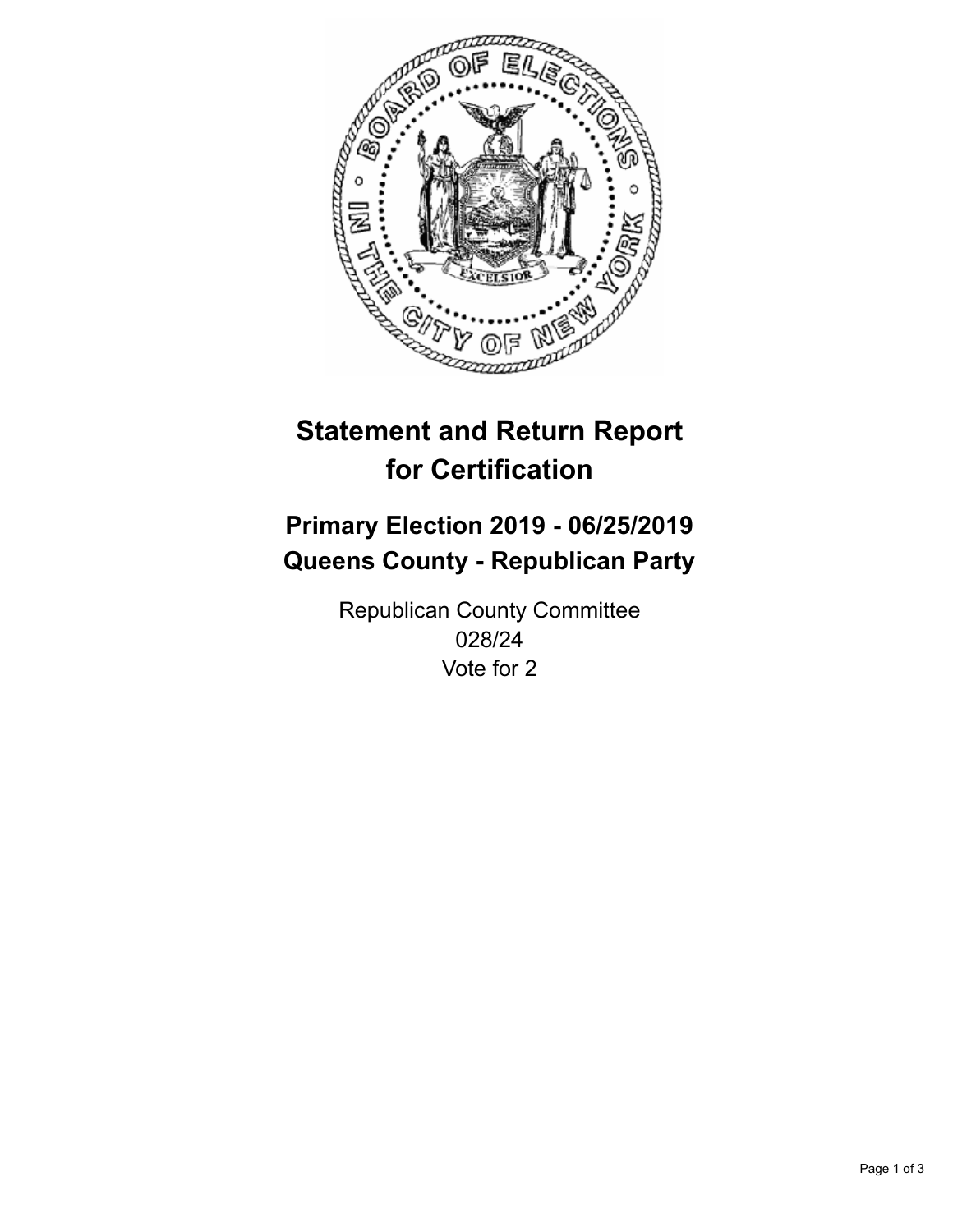

## **Assembly District 24**

| <b>PUBLIC COUNTER</b>                                    | 8            |
|----------------------------------------------------------|--------------|
| MANUALLY COUNTED EMERGENCY                               | 0            |
| ABSENTEE / MILITARY                                      | 0            |
| AFFIDAVIT                                                | $\mathbf{0}$ |
| <b>Total Ballots</b>                                     | 8            |
| Less - Inapplicable Federal/Special Presidential Ballots | 0            |
| <b>Total Applicable Ballots</b>                          | 8            |
| <b>TOOLSIE JAGAT</b>                                     | 3            |
| <b>JULIETTE MILLIAN</b>                                  | 5            |
| <b>HERBERT W. NOWAK</b>                                  | 4            |
| UNATTRIBUTABLE WRITE-IN (WRITE-IN)                       |              |
| <b>Total Votes</b>                                       | 13           |
| Unrecorded                                               | 3            |